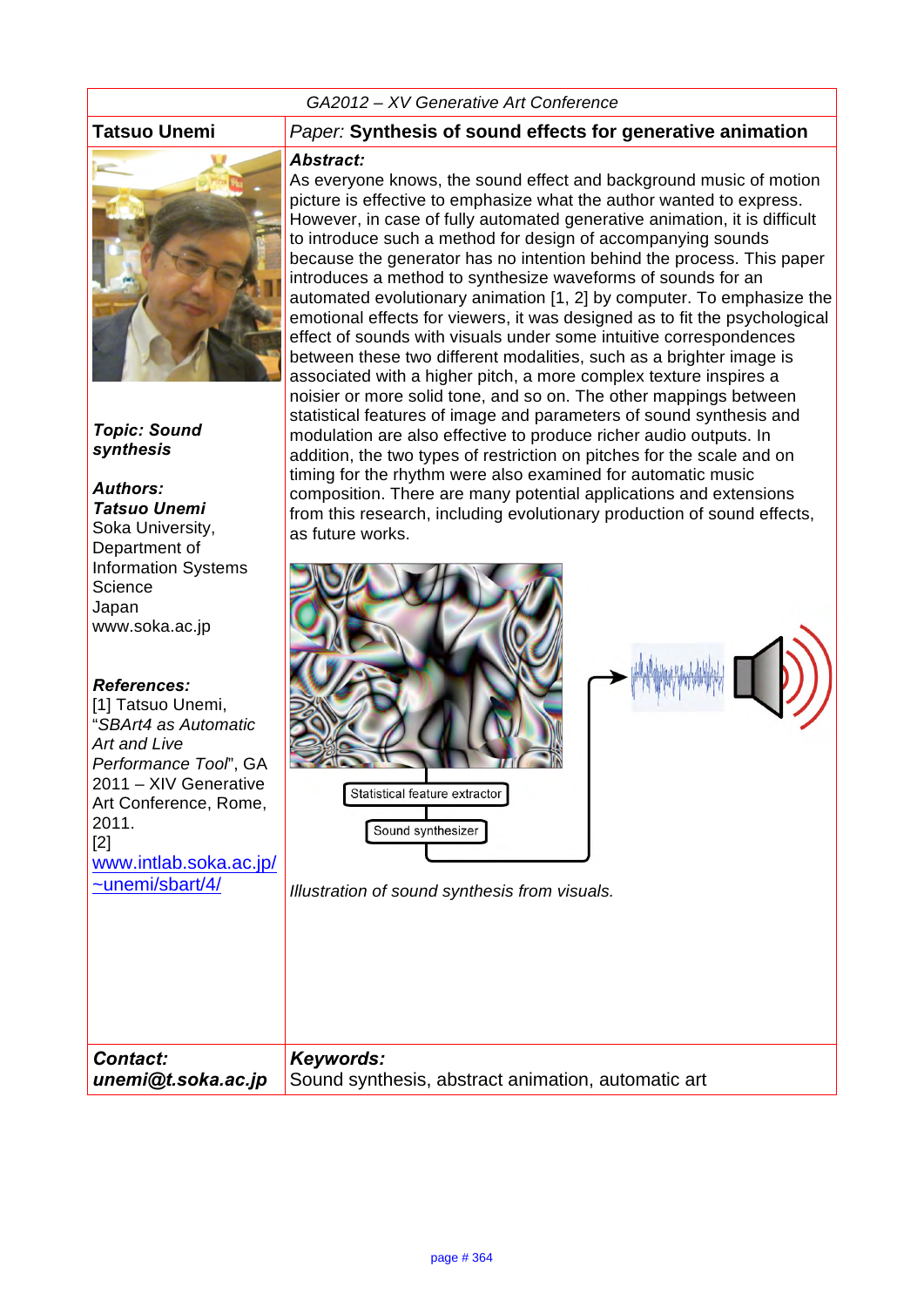# **Synthesis of Sound Effects for Generative Animation**

Prof. T. Unemi, BEng, MEng, DEng. Department of Information Systems Schience, Soka University, Hachioji, Japan www.intlab.soka.ac.jp/~unemi/ e-mail: unemi@iss.soka.ac.jp

## Premise

This paper introduces a method to synthesise sound effects from video images for an automated evolutionary animation. To emphasise the impression of visuals, it was designed as to fit the psychological effects of two different modalities under some intuitive relation between visual and audio stimuli. The other mappings from the statistical features of image to the parameters of sound are also effective to produce richer audio outputs even if there is no clear correlation between them. In addition, the two types of restriction on pitches for the scale and on timing for the rhythm were examined for automatic music composition. There are many potential applications and extensions from this research, including evolutionary production of sound effects, as future works.

### 1. Introduction

The sound effect and background music of motion picture is effective to emphasise what the author wanted to express. However, in case of fully automated generative animation, it is difficult to introduce such a method for design of accompanying sounds because there is no established method for automatic sound design. Furthermore the machine has no intention behind the process. This paper introduces our approach to synthesise sound waveforms of by the computer for an automated evolutionary animation [1, 2]. To emphasise the emotional effects for viewers, it was designed as to fit the psychological effect of sounds with visuals under some intuitive correspondences between these two different modalities, such as a brighter image is associated with a higher pitch, a more complex texture inspires a noisier or more solid tone, and so on. The other mappings between statistical features of image and parameters of sound synthesis are also effective to produce richer audio outputs.

In addition, the two types of restriction on pitches for the scale and on timing for the rhythm were examined for automatic music composition, which is expected to be enjoyable for audience from wider variation of backgrounds. The design of envelope, scale, harmony, and rhythm are important for music composition as same as timbre.

The sound design for motion picture has been a target of research for many years. The early works mentioned sound effects for film such as [3], but some of the recent works are relating to automatic sound synthesis from the simulation of physical entities, such as sounds of flowing water [4] and flames [5]. These approaches are to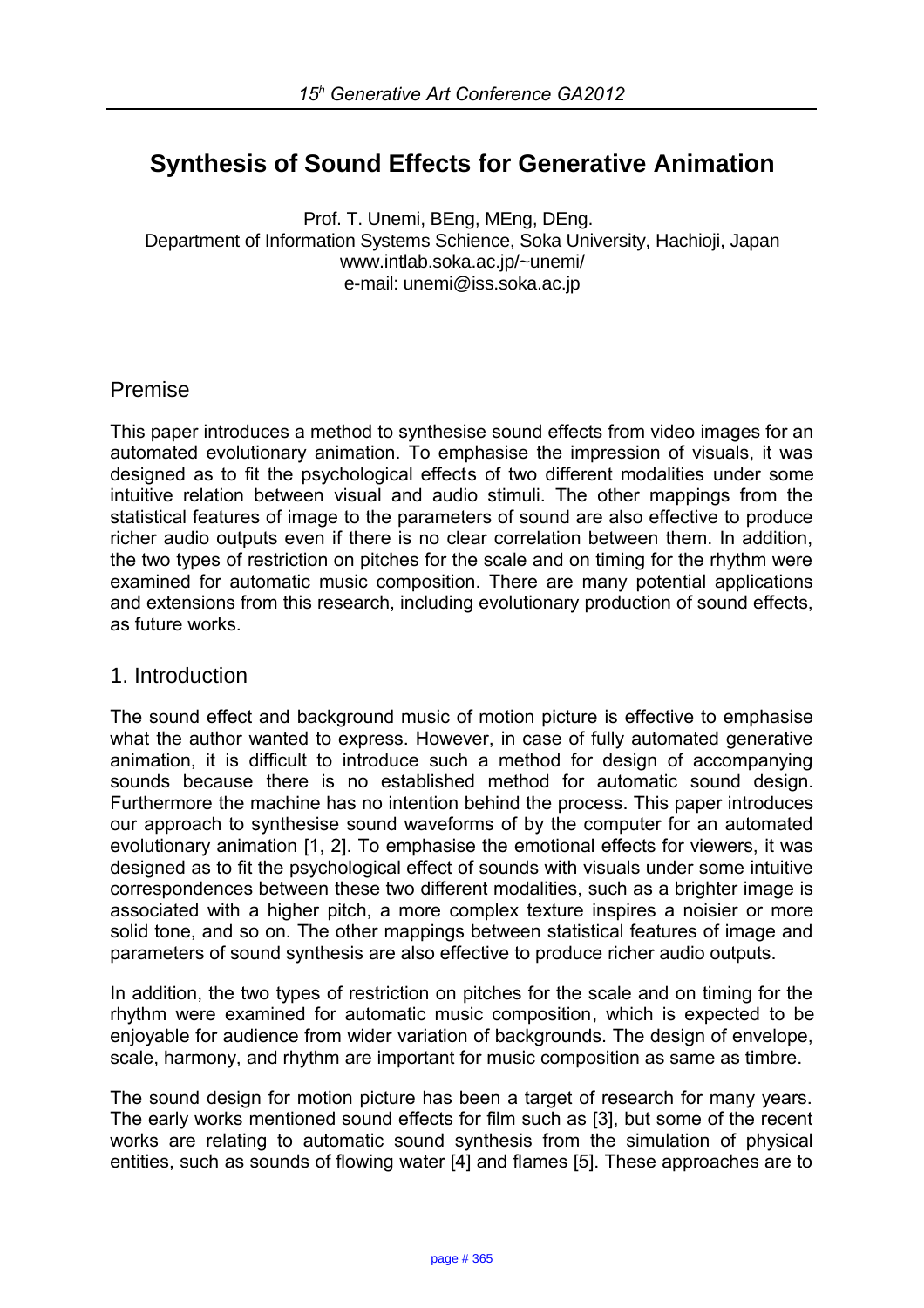produce both sounds and visuals from a single computational model of physical objects, but not sound synthesis from visual data. Another approach to produce sounds from real-time motion visuals was examined by Dannenberg et al [6]. They proposed and implemented a system that synthesises sounds from video images of the waves on water surface in a small shallow container. Such an approach using fluctuation of natural phenomena is useful to produce a sound of natural flavour by an artificial system on the digital computer, avoiding a mechanical flavour. The technical requirement is almost same with ours, but the concept is facing almost the opposite orientation, because our installation is to build up another nature in the machine without any connection to the real nature.

The following sections describe intuitive relation between sounds and visuals, methods for synthesising waveforms, modulation, automatic music composition, and adjustable parameters by the user.



Figure 1. *Data flow of sound synthesis. A frame image is split into five sub-regions.*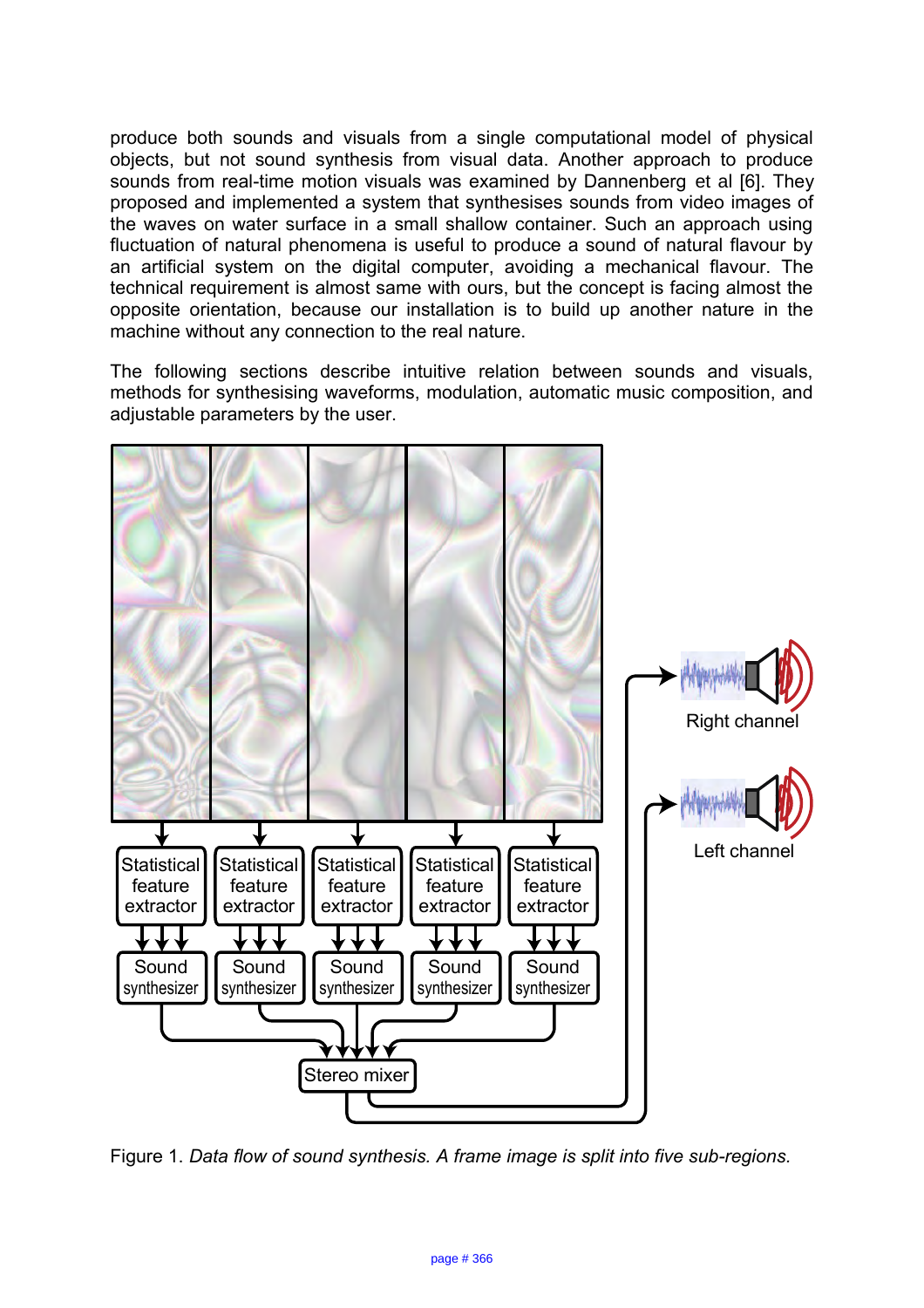# 2. Intuitive relation between sounds and visuals

Hearing senses by ears and visual senses by eyes are of course in different types of modality in human's sensation. However, it is also well known that people has an intuitive association between the stimuli of different modalities, such as brightness of both colour and sound. We can assume that the origin of these associations have been acquired from frequent experiences of physical phenomena commonly having happened among people. It causes both visible and audible signals for human at the same time, such as a sand storm that makes a scratchy image and a noisy sound. In the context of spatial perception, the positioning of a visible object in the personal view also has strong association with the positioning of sound it produces. For example, it is natural to position a sharp sound at the left audio channel when a bright light appears at the left side.

In this system, we implemented four features from this point of view; positioning of a multiple sound source, colour brightness and sound pitch, motion speed and loudness, and rough image and white noise.

#### 2.1 Multiple sound sources

Multiple sound sources are a typical technique to make a richer sound. In the music, a solo play of a single instrument is interesting but an orchestra sound by tens of different types of instruments and players has large possible variations and can produce organised complex sounds of a high dynamic range in the audible sound frequencies. One problem to organize such a large scale of orchestration by the computer is the complexity from the large number of elements. It causes not only a problem of combinatorial organization but also of computational power to calculate them in real-time.

Because the number of sound sources should be restricted within a reasonable range to guarantee the sound synthesis is processed in real-time by a personal computer, we use at most eight sound sources that separately produce a sound for each. Each sound source corresponds to the sub-region of the frame image vertically split as shown in figure 1. The statistical features extracted from the image data in each sub-region are fed to the sound synthesizer. And then, those sound signals are mixed so that each one is positioned from left to right as same as the sub-regions are arranged, by adjusting the balance between stereo loudspeakers.

#### 2.2 Brightness and pitch

The most effective feature of the melodic sound is the pitch. The system maps the average value of brightness over all pixels in the sub-region into the frequency of sound wave within the range from 110 Hz to 880 Hz. Therefore a brighter image makes a higher pitch, and a darker image makes lower pitch. This association is intuitively natural, but it sometimes results a cheap sound when the values of average brightness for all sub-regions are almost same. To guarantee the produced sound includes a wide dynamic range, we introduced a mechanism to add a variation of pitch ranges by shifting them in a proper number of octaves from the waveforms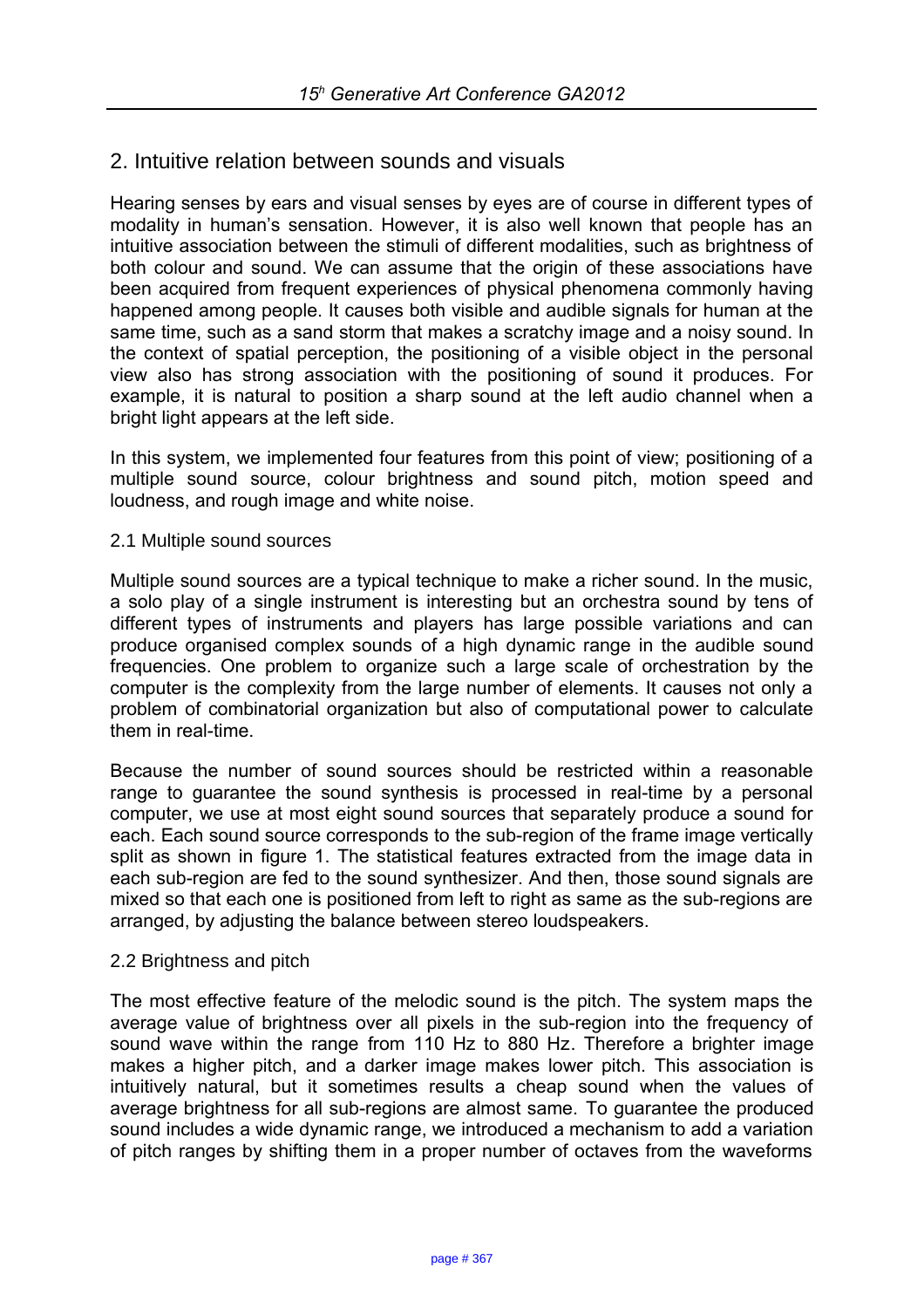synthesized by the normal method. The lowest frequency is 55 Hz, and the highest frequency is 3.52 kHz. The highest pitch might seem still too low because human ears can hear the sound of higher than 15 kHz, but it is not a critical problem because a component of higher frequency is usually included in the basic waveform as described in later section 3.

### 2.3 Motion speed and loudness

When the image is changing fast, it looks hectic and presents strong stimuli since it provides dense information. A louder sound is suitable for such a case. If the motion is slow and calm, a monotonic sound of pianissimo seems to be appropriate. We implemented a calculation of average difference between brightness of two pixels in the same spatial position in the current frame and the image of weighted average over recent frames in order to compute the motion speed in visual frames. The brightness  $v_t$  of the pixel at the time  $t$  in the image of weighted average is revised in each step using an expression

$$
v_{t} = \alpha \cdot b_{t-1} + (1 - \alpha) \cdot v_{t-1} \tag{1}
$$

where  $\alpha$  is the weight constant of  $0 < \alpha < 1$ ,  $b_t$  is the brightness of the pixel at the same position in the frame image in time *t*, and  $v_0 = b_0$ . The resulted value expressing the motion speed is also used to producing a synchronized rhythm for musical sound as described later in section 5.

#### 2.4 Roughness and noise

A rough image, such as a ground surface with sands, associates noisy sound. To measure a degree of roughness, we calculate the average value of absolute differences of brightness among all of neighbouring pixels in a sub-region of the frame image. This value is mapped to the amplitude of white noise by adding a random numbers to each sound sample. To avoid this noise always happens, we introduce a threshold value of roughness. The random number is added only when the roughness is larger than the threshold value, and its value is multiplied by a coefficient that gradually increases from zero to one following the strength of roughness.

# 3. Synthesis of waveform

We introduced two types of methods to construct a basic waveform. The first one is to make a sequence of average brightness values of rows scanning from the top to the bottom of each sub-region in the frame image. The values are linearly normalized within a range  $[-1, 1]$ . The absolute value of samples in the top part is modified to gradually increase and the bottom part is modified to gradually decrease, so that the waveform can connect smoothly to the next phase of the waveform's repetition, as show in figure 2. The sharpness of the sound is adjusted using a type of low pass filter by calculating a moving average over the sequence of sample values.

Another method is to compound the harmonic overtones of which amplitudes are determined from the average brightness in sub-regions vertically divided as shown in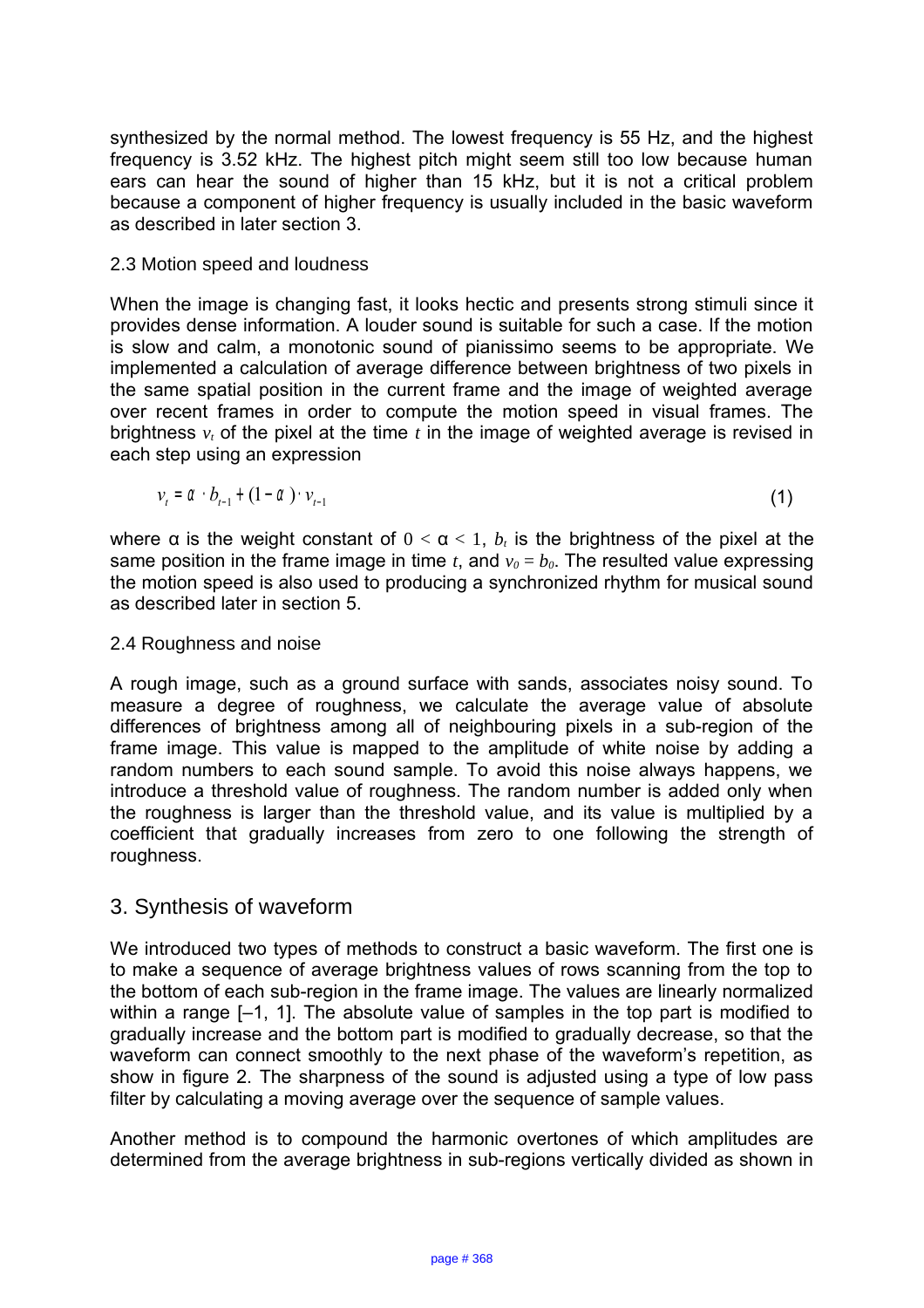figure 3. The number of harmonic overtones is 12 in the current implementation. In this method, the sharpness is adjustable by a decay coefficient  $y(0 < y < 1)$ . The sample value *st* at time *t* is defined as



Figure 2. *The first method for synthesis of the waveform.*

$$
s_{t} = \frac{1}{12} \sum_{i=1}^{12} B_{i} \gamma^{i-1} \sin 2\pi \cdot \phi \cdot t \cdot i
$$
 (2)

where *Bi* is the average brightness in the *i*th row in the sub-region, and φ is a coefficient for the base frequency of the sound that is determined from the average brightness in the sub-region, the range of sound frequencies, and the sample rate.

These two methods produce different timbres, but the common characteristic is that a smooth image pattern makes a clear sound by sine curves and a complicated pattern makes a sharp sound by complicated waveforms. In the latter case, the sound includes a component of high frequency.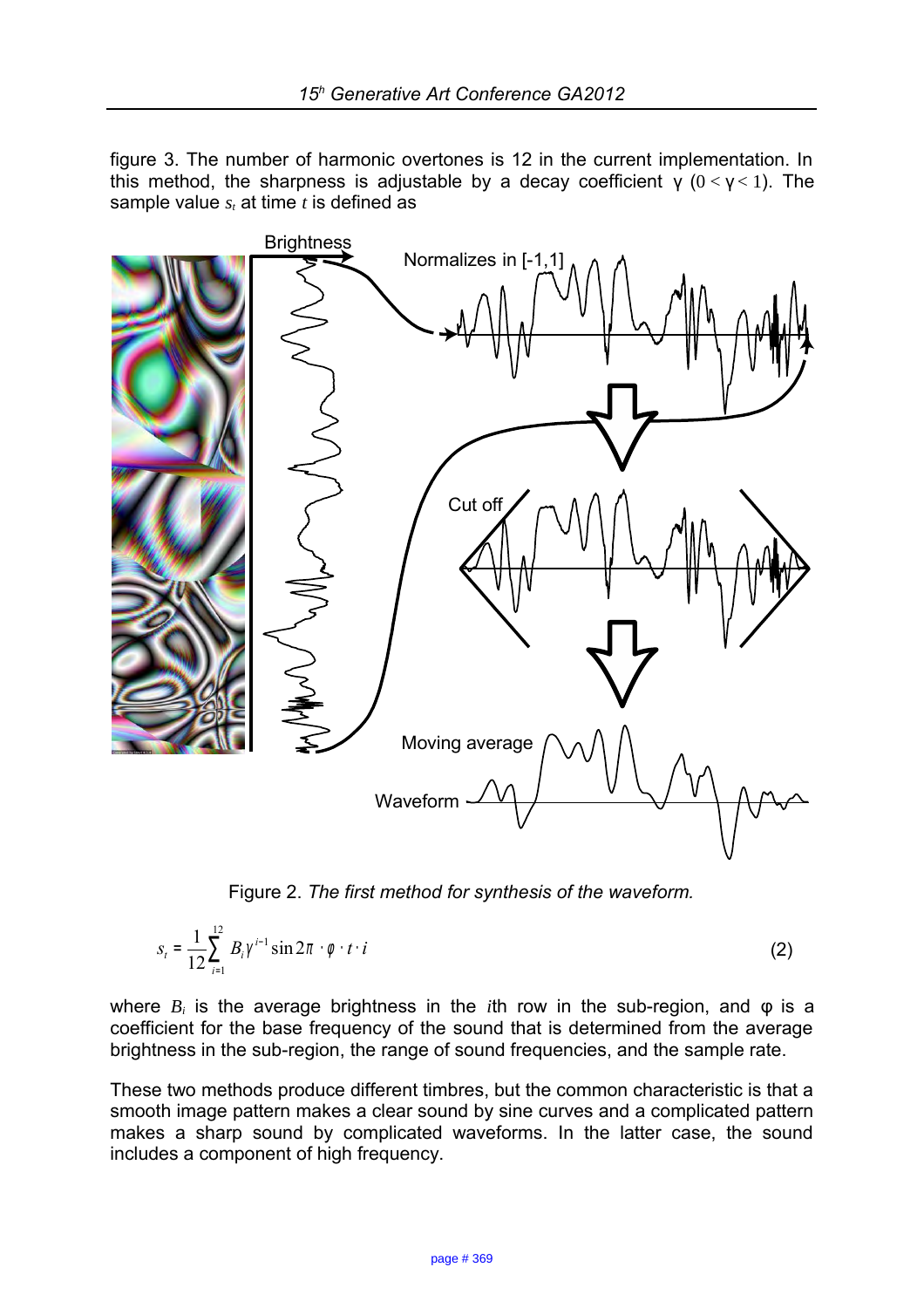

Figure 3. *The second method for synthesis of the waveform. It takes weighted summation of 12 harmonic overtones.*

# 4. Sound modulations

It is useful to introduce a variety of parameters for sound synthesis in order to emphasise the changes of visuals even if there is no obvious association between the features in image and sound. The statistical factors we use in the current implementation are (1) the standard deviation of brightness, (2) the average and (3) the standard deviation of saturation, (4) the average and (5) the standard deviation of hue values over all of pixels in the sub-region, (6) the average of variances for brightness for each row, (7) the horizontal and (8) vertical position of the center of gravity on brightness. The target parameters of sound synthesis corresponding to each of these statistical factors are (1) bandwidth of low-pass filter for basic waveform, (2) frequency and (3) strength of amplitude modulation, (4) frequency and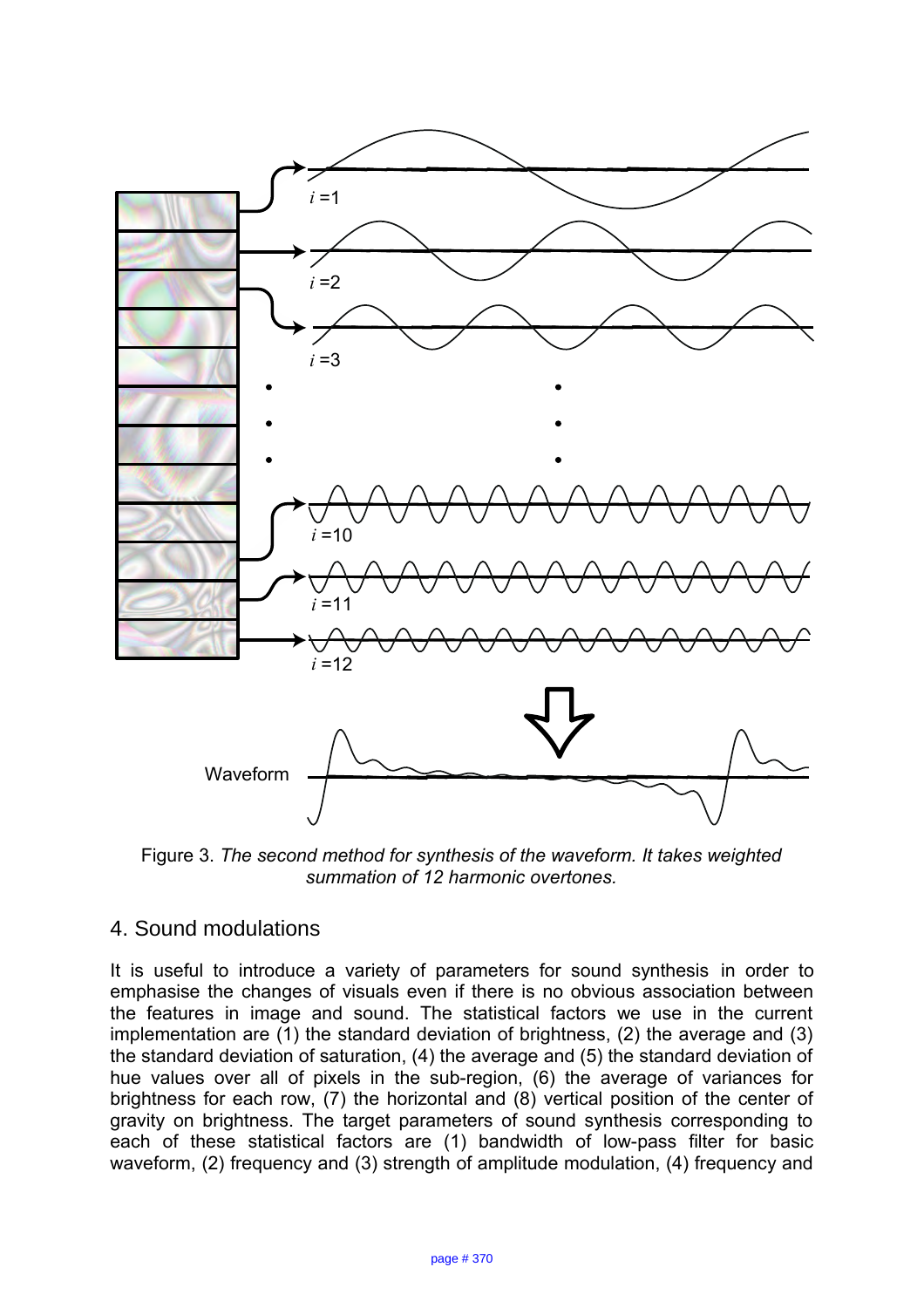(5) strength of frequency modulation, (6) phase shift between left and right channels, (7) time delay of attack for musical note (8) tail length of envelop. The last two parameters are applicable only for musical sound described in the later section 5. These correspondences are not effective when the statistical factors in the image are stable, but they are very effective when the factors are dynamically changing. The ranges of sound parameters are adjustable by human as described in the later section 6.

## 5. Automatic music composition

Human being has a long history of sound design for the life. The voice is an important for communication; the bell, chime, whistle, siren, etc. are useful for warning and attention; and the music is enjoyable in a festival and a ceremony.

Using the methods of sound synthesis described above, it is possible to produce a sound continuously changing because the parameter values extracted from frame images are also changing as the frame alternation goes on. The usual frame rate of smooth animation is not fast enough for continuous change of sound, that is, it sounds changing stepwise when the same parameter values are used until the next frame is displayed. To make the sound changing smoothly, we introduce a mechanism of interpolation between parameter values in consecutive frames in the animation. A simple linear interpolation is effective enough for this purpose.

Such a continuous sound is interesting but it sometimes sounds scary for audience, typically for young children. One method to make the installation enjoyable for wider audience is to modify the sound to be more musical, that is, the sequence of separated notes expressing melody, harmony and rhythm. By quantization of the continuous sound stream, it is divided into a sequence of separated notes each of which has a pitch of restricted set of frequencies.

The variation of pitches is chosen from the candidates of harmonic and alternated musical scales, such as pentatonic, major, blue notes, whole notes, diminished, and chromatic. In the piano and the other keyboard instruments and chromatic percussion the pitches are fixed, but it is usually possible to bend the pitches in the other types of instruments such as strings, horns, and talking drums. To add such flexibility that useful to make the sound more expressive, we introduced a partial frequency alternation of each note as to be gradually changing toward the continuous frequency extracted from the current frame. The rate of alternation is also a subject to adjust by human.

We implemented two alternative methods to make a rhythm. One method is to use a random sequence of three types of marks, note on, note off, and continued. These marks are applied in constant tempo in the order they are arranged when the system generates the sound. "Note on" starts a new note, "note off" stops the current note if it exists, and "continued" keeps the current on/off state. A sequence is arranged for each sound sources independently in the same number of timings such as 16 beats. It is easy to make an interesting rhythm pattern by random generation under constraints of appropriate probabilities for each mark. We implemented a pattern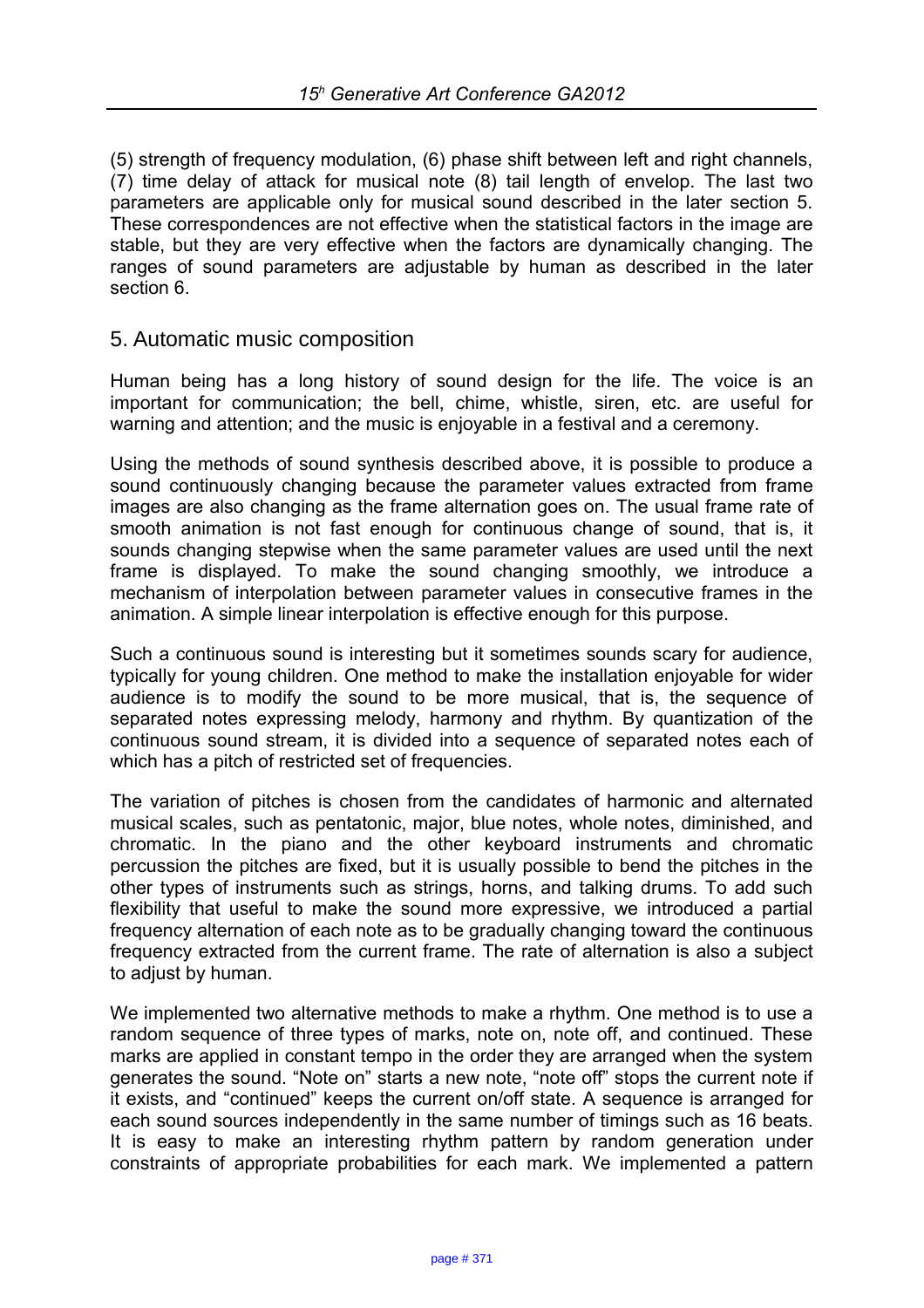editor shown in figure 4 that allows the user to design his/her favourite rhythm pattern.



Figure 4. *GUI of rhythm editor.*

The other method is to start a new note when the image changes faster than a threshold speed if the time longer than minimum limit of note duration has passed since the proceeding note started. This method does not produce a pattern of constant tempo but a type of synchronized rhythm with the motion in the frame images. It is more effective to emphasize the impression of visuals than the first method.

Another important factor for musical notes is the envelope that determines the time alternation of loudness for a single note. Usually, an envelope is defined by some parameters to draw a relation between time and amplitude, but we use only two parameters for the time delay of attack and the length of tail in the current implementation as shown in figure 5. If the delay is long, the note sounds like bowing on strings or normal blowing on horns. It sounds pizzicato on strings, piano or guitar, when the delay is short. The amplitude of each note decays exponentially by multiplying a coefficient. The long tail sustains the sound for long time until it explicitly stops or the next note starts.

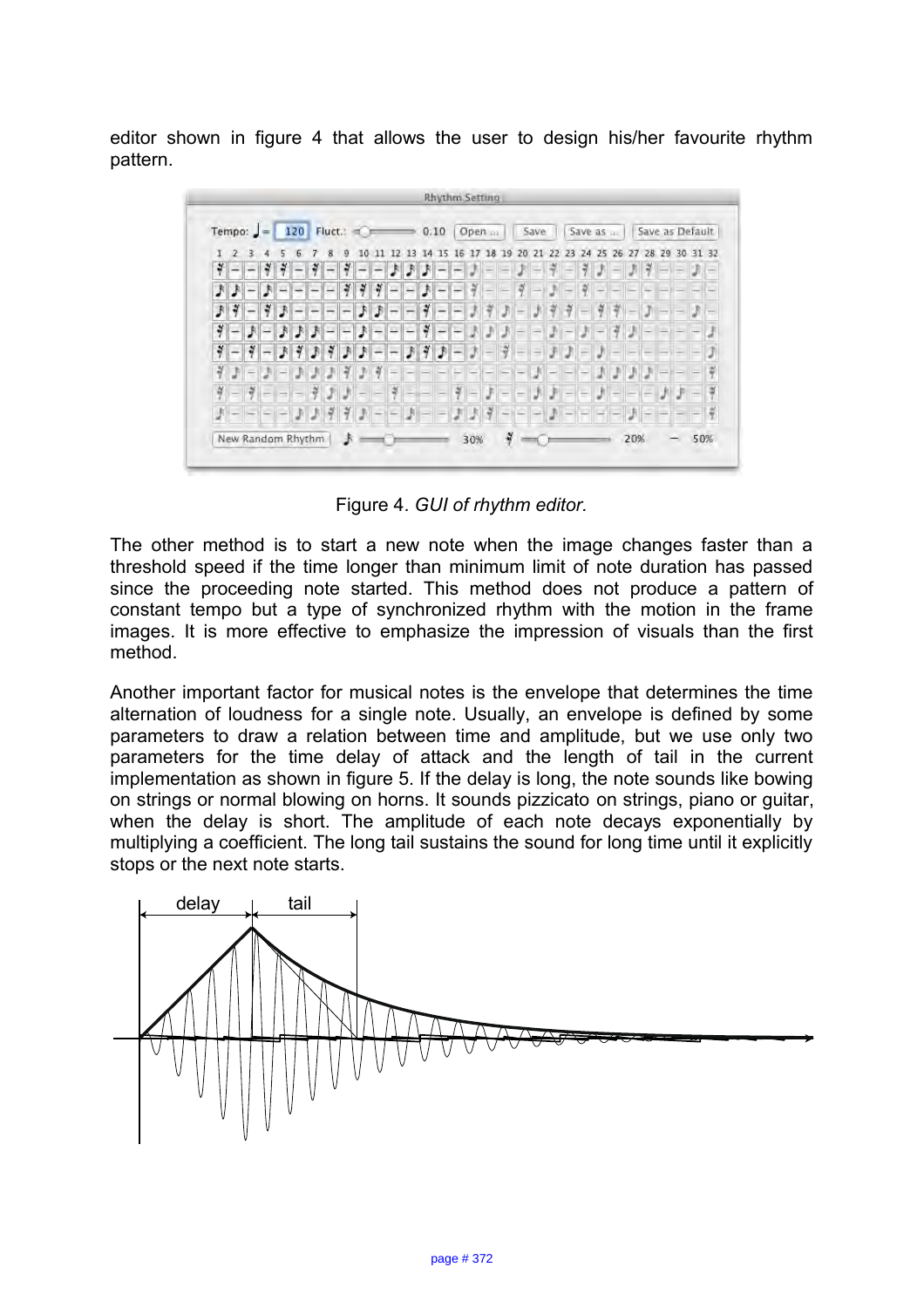| Gene Animation Sounds<br>View                             | 3D Evolve |         |
|-----------------------------------------------------------|-----------|---------|
| $\sqrt{\frac{1}{2}}$ Sound On<br>Reset<br>Save as Default |           |         |
| Sound Sources: 5   Scale:   Major                         |           | ÷       |
| Rhythm: 16 Beats   Close Rhythm Setting Panel             |           |         |
| Octave Shift Mix: (2008)                                  | 0.50      |         |
| Modulation Ratio: Company                                 | 0.00      | ms      |
| Expression:                                               | 0.50      |         |
| Tone - Envelope:                                          | 1.00      |         |
| Shortest length:                                          | 125       |         |
| Pitch Bend:                                               | 0.40      |         |
| White Noise:                                              | 0.50      |         |
| Modulation: Mixed : Waveform: Mixed #1 :                  |           |         |
| Lowest Frequency (octave) Frequency Span                  |           |         |
| $\alpha$ 3.00                                             | $-3.00$   |         |
| Main (brightness) Hardness:                               |           | 0.50    |
| $\beta$ : 3.00 $\rightarrow$                              | $-3.00$   |         |
| Amplitude (saturation) Depth:                             | $-0.50$   |         |
| $y:$ 3.00                                                 |           | $-3.00$ |
| Depth: $\sim$ 0.50<br>Frequency (hue)                     |           |         |

Figure 5. *Parameters for envelope.*

Figure 6. *GUI for parameter alternation for sound synthesis.*

# 6. Adjustable parameters

As described in the former sections, the user is allows to adjust some parameters for sound synthesis to add his/her favourite taste. These parameters include the frequency ranges of pitch, amplitude modulation and frequency modulation within the range of audible frequencies for human ears. The bandwidth of low-pass filter and the modulation strengths of both amplitude and frequency are targets alternation by the standard deviations of brightness, saturation and hue as described in former section 4, but their maximum values are also adjustable by the user. The statistical features are ignored when these maximum values are set to zero.

Figure 6 shows the window image of graphical user interface to adjust those values. It contains a stepper for the number of sound sources, a popup button to choose the musical scale, a checkbox to determine if rhythmic or synchronous, and a text field to input the number of beats for random rhythm pattern. The slider entitled "octave shift mix" is to indicate the mixing ratio between original tone and the tone of which pitch is shifted in octaves as described in former section 2.2. The shifted tones are not mixed when this value is 0, and the sound is constructed only from the shifted tones when it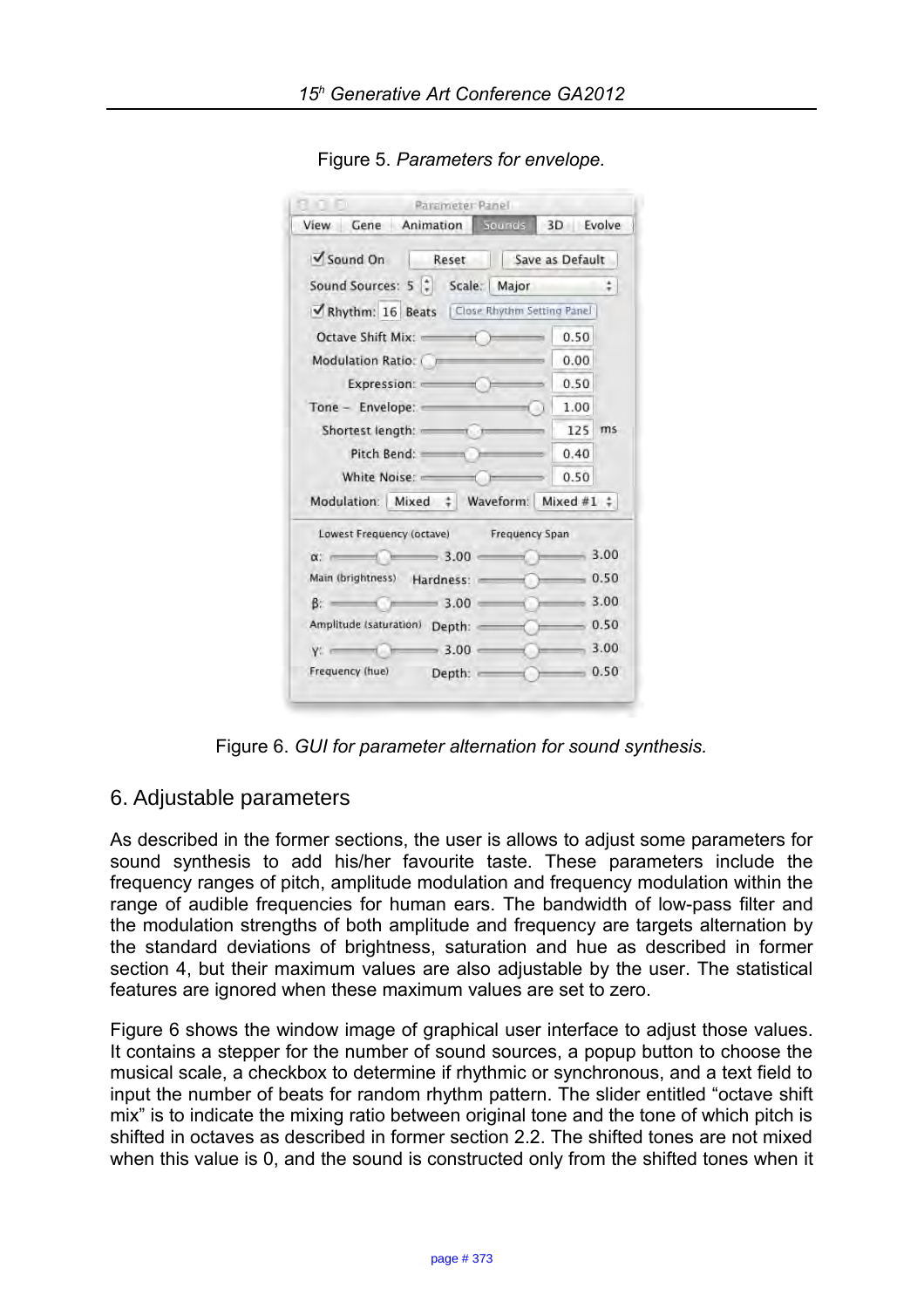is 1. The next slider entitled "modulation ratio" is to control the ratio of strength of modulation between the original tones and the shifted tones. As described above, the maximum strengths of each modulation are limited by the other parameters, but this parameter is to multiply one more coefficient either the original tones or the shifted tones. The combination of coefficients for the original tones and the shifted tones becomes one and zero when this parameter is 0, one and one when it is 0.5, and zero and one when it is 1. The sliders entitled "expression," "envelope," "pitch bend" and "white noise" are to indicate how much each effect should be applied. If the expression is set to 0, the motion speed in the visuals does not affect the amplitude of the sound.

Two popup buttons under these sliders are to alternate the method to apply the parameter values for each sound source. It would be better to allow those parameters separately for each sound sources in order to produce richer variation of sound output, but we would need to solve the problem of complicated operation on a large number of parameters by the user. To avoid this problem, the popup button entitled "modulation" allows choosing the direction of parameter value alternation corresponding to the statistical features extracted from the image. The parameter value increases when the feature value increases in the normal mode, but it goes in opposite direction in the reversed mode. In addition to the choices applying the same direction for all sound sources, the mixed mode is allowed so that the directions are alternated between odd columns and even columns. The other popup button entitled "waveform" allows changing the combination of methods for waveform synthesis for each sound source. It contains four alternative choices to apply the first method in section 3 for all sound sources, the second method for all, the first method for odd columns and the second method for even columns, and the first method for even columns and the second method for odd columns.

All of these parameters are registered as the properties belonging to the sound controller object in the framework of AppleScript, so that another application software is allowed to refer and change the values via inter-software communication. This feature is useful for a batch process of automatic production to construct the audio track in a movie file as a final product of the animation. By choosing random settings for each production, it is possible to make audio tracks of various different favours.

# 7. Concluding remarks

A method to automatically produce a sound from real-time animation was described above. The design of the mechanism is based on mappings the impression from the visuals to the audio using statistic analysis of the image and motion and a parametric method of sound wave synthesis. Through several times of application, this method seems successful to achieve an acceptable quality.

There is a wide range of possible variations for this kind of mappings. There are many alternative methods to extract the visual features from the motion image. Our second method to synthesise the waveform described in section 3 is similar to the method proposed by Dannenberg *et al* [6], but the combination of the other features are of course useful to produce richer sounds. If we would employ a method to trace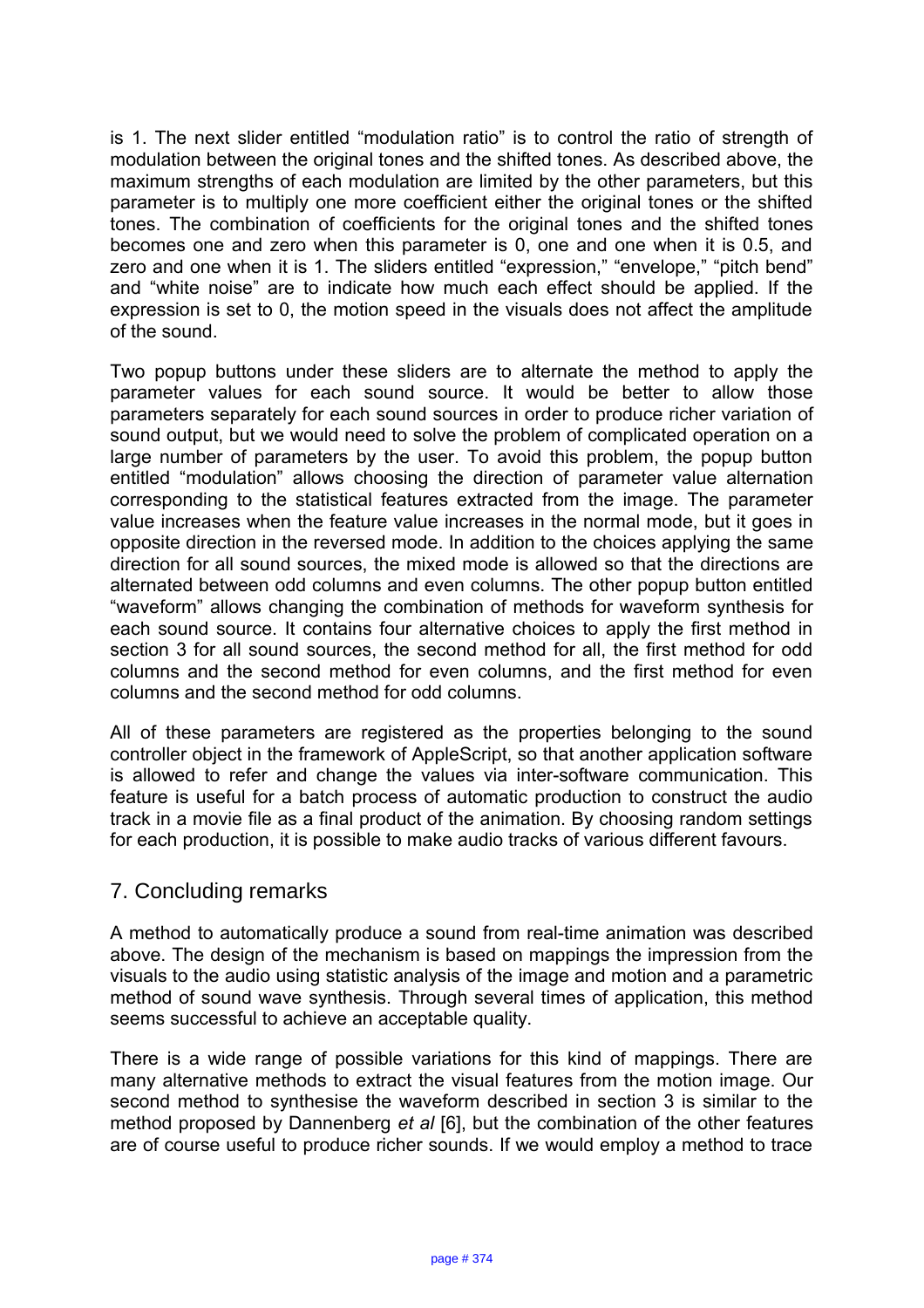a movement of typical image fragment, it could be possible to implement a moving sound source of which channel balance follows the position in the sound scape.

There are also alternative methods for sound synthesis. One obvious method is to use a set of audio filters connected each other. The features of visuals would be applicable to the filters as the parameters such as the bandwidth for low-pass and high-pass filters, decay and delay for echo, amplitude for distortion, and so on. Another possible method is to use MIDI instruments. It is easy to organize a virtual band by arranging a number of instruments to apply a melody, harmony, rhythm and other controls to play a type of music automatically composed in real-time. Some of the sound programs embedded in the MIDI standard other than musical instruments are also useful to produce an ambient sound.

It must be helpful to develop a type of graphical user interface to arrange the image filters, audio filters, and other processing units in order to examine a large number of possible combinations, similarly to some programming tools such as MAX and Pure Data.

The proposed method was designed for evolutionary animation, but it is also applicable for sound synthesis from any type of moving visuals. It might not be suitable for a video image captured in ordinary sceneries because the viewer would expect a sound of physical objects shown in the scene. However, we think there are many possibilities of potential applications for art and entertainment such as an interactive installation, a visual audio game, movie authoring, and so on.

We have been organized three types of application of this system so far, a live performance of real-time breeding, an installation of automatic evolutionary animation, and a web-based art of daily evolutionary animation. The first one of the previous version was performed in the Generative Art Conference in Rome in 2011, the second one is exhibited in the same conference of 2012 in Lucca, and the third one is exhibited on the Internet accessible at the web page of "SBArt4 Daily Evolved Animation on WebGL [7]."

This web site is designed using the latest web technologies of HTML5, JavaScript and WebGL. You can enjoy ten new animations everyday without any image loss by compression on the large screen if your machine has a recent product of graphical processing unit for high definition TV. The captured video of live performance, the summarized explanation of exhibition, and daily and weekly digests of daily productions are also available at the author's YouTube channel [8]. The software SBArt4 is runnable on MacOS X 10.6 or later. The binary code is available from the "SBArt4 Home Page [9]." We hope that it will provide some inspiration to as many persons as possible.